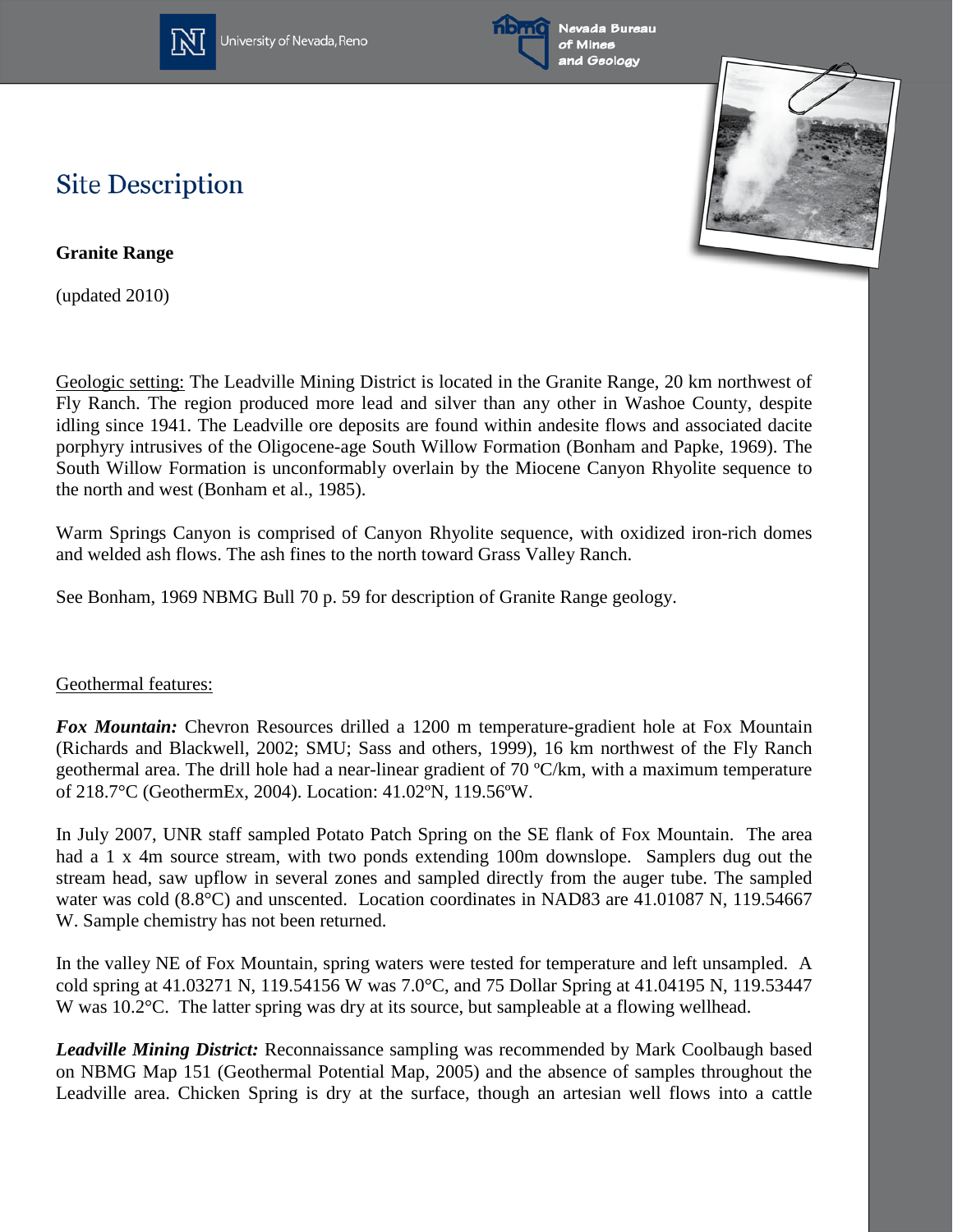

University of Nevada, Reno



Nevada Bureau of Mines and Geology

## **Site Description**



trough 200m NE (13.4°C). The spring appears to originate along faulted rhyolite tuff. Location coordinates are 41.10305 N, 119.38714 W (NAD83). Geothermometer values are low, at 52.2°C (Na-K-Ca-Mg) and 52.2°C (chalcedony).

A second Leadville area sample was taken 2 miles north of the Leadville mines near Willow Creek, in a cow-trampled mud seep. The refill rate for a 1 L displacement within the sampling tube was 0.5 liters per minute. Location coordinates are 41.12116 N, 119.42351 W. Geothermometer values are moderate, at 58.2°C (Na-Ca-K) and 90.2°C (chalcedony). The pool emitted a slight sulfur smell, and was covered with grasses, algae, and small worms. A second seep 100m north likewise had a faint sulfur smell.

*Warm Springs Canyon:* This 13.2°C site is reportedly a warm spring, the namesake for Warm Spring Canyon. UNR staff captured the flow of a 1 x 1m gravel seep covered with green leafy plants, and let the silty water flow 20 minutes until clear. The outflow zone extends 50m downslope. Geothermometer values are moderate, at 71.7°C (Na-Ca-K) and 93.9°C (chalcedony). The other water source in the valley is a 12.4°C artesian well, which fills a cattle trough. The canyon walls are composed of red rhyolite tuff.

*Grass Valley Ranch:* The Grass Valley Ranch / Grass Valley Reservoir area exhibits a mild thermal anomaly at Ferdaline Spring (19.8°C, sampled July 2007). The area lies six miles north of Fox Mountain and six miles west of the Leadville District. To sample, a borehole tube was inserted into a 0.5m deep side channel, and left flowing for several hours. The 30 x 40m pond is characterized by non-sulfurous bubbles and tall reeds. Sample chemistry has not been returned.

Leasing information:

N/A

Bibliography:

Bonham, H.F., and Papke, K.G., 1969, Geology and mineral deposits of Washoe and Storey Counties, Nevada, Nevada Bureau of Mines and Geology Bulletin 70, 140 p.